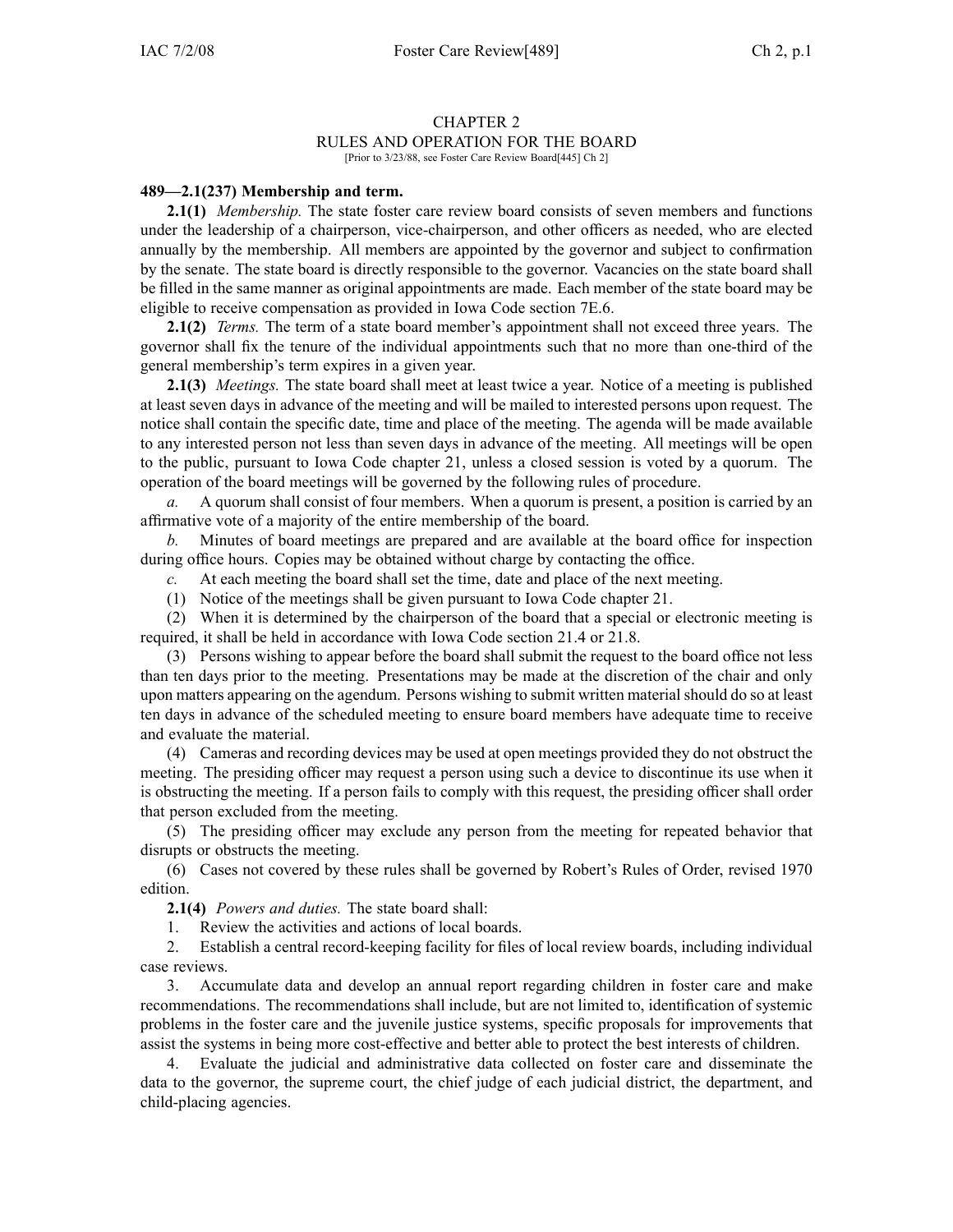5. Establish mandatory training programs for members of the state and local review boards.

6. Establish procedures for the local review board consistent with the provisions of Iowa Code section 237.20.

7. Establish grounds and procedures for removal of <sup>a</sup> local board member.

8. Assign the case of each child receiving foster care within the judicial district to the appropriate local board.

9. Provide supportive services to local boards to assist them in their duties.

10. Employ <sup>a</sup> state director and appropriate staff.

This rule is intended to implement Iowa Code sections 17A.3, 237.16 and 237.18.

**489—2.2(237) Director.** The state board appoints <sup>a</sup> director for the foster care review board. The director is responsible for the ongoing administration of the state and local boards' activities. The director:

1. Applies for and administers funds necessary for operations of the foster care review board system.

2. Employs, discharges, trains, and supervises foster care review board employees.

3. Recommends and encourages implementation of needed policies and procedures on an interim basis between meetings of the state board.

4. Ensures training is provided for state and local board members.

5. Ensures that relationships are developed and maintained between the local board and judges, juvenile court referees, local departments, juvenile court services, and advocacy groups.

6. Coordinates efforts to ensure community awareness of state and local boards.

7. Works closely with allied agencies and associations to ensure that efforts relating to state and local boards are coordinated and consistent.

8. Develops <sup>a</sup> managemen<sup>t</sup> information system with feedback to local agencies of children to be reviewed, schedules for review, and recommendations following reviews.

9. Designs forms and specifies the means by which foster care agencies may transmit case information to local boards.

This rule is intended to implement Iowa Code sections 17A.3 and 237.18(5).

**489—2.3(237) Foster care registry.** The state board shall establish <sup>a</sup> registry of the placements of all children receiving foster care. The department shall notify the state board of each placement within five working days of the department's notification of the placement. The notification to the state board shall include information identifying the child receiving foster care and placement information for that child.

Within 30 days of the placement or 2 days after the dispositional hearing, the agency responsible for the placement shall submit the case permanency plan to the state board. All subsequent revisions of the case permanency plan shall be submitted when the revisions are developed.

This rule is intended to implement Iowa Code sections 17A.3 and 237.17.

**489—2.4(237) Training.** Pursuant to Iowa Code section 237.18(2)*"d,"* training is mandatory for members of the state and local boards. Training will include:

1. The history, philosophy, and role of the juvenile court in the child welfare system.

2. Juvenile court procedures under the Juvenile Justice Act, pursuan<sup>t</sup> to Iowa Code chapter 232.

3. The foster care administrative review process of the department.

4. The role and procedures of the foster care review system and state and local board members' responsibilities.

5. The Adoption Assistance and Child Welfare Act of 1980, Public Law 96-272.

6. The purpose of case permanency plans, and the types of information that will be available in those plans.

7. The situations where the goals of either reuniting the child with the child's family or adoption would be appropriate.

8. The legal processes that may lead to foster care placement.